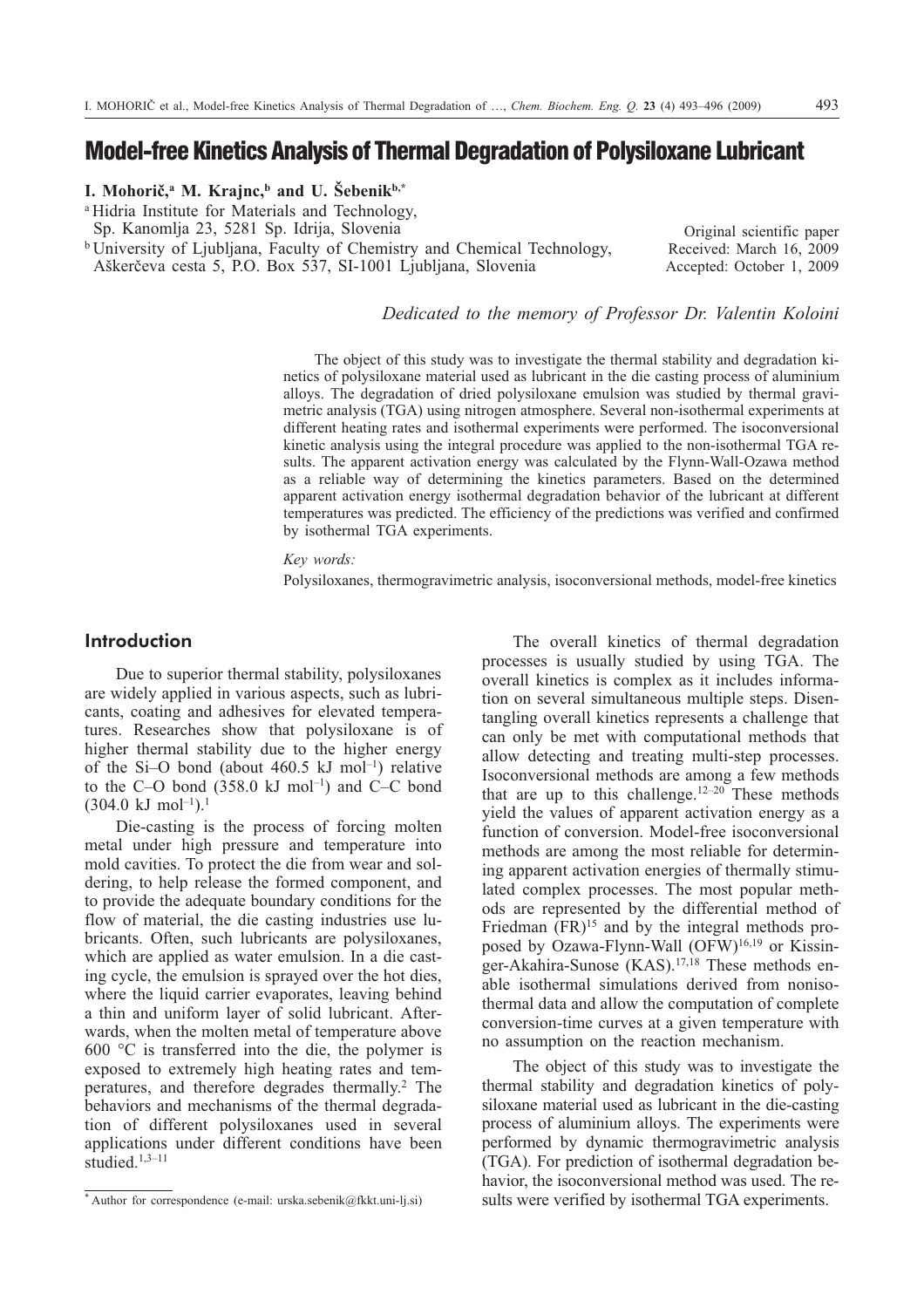### **Experimental**

#### **Materials**

Commercial polysiloxane emulsion (Safety Lube 2382, Chem Trend, Germany) used for high-pressure die casting industry of aluminium alloy.

#### **Methods**

Thermogravimetrical analysis (TGA) was performed on a Mettler Toledo TGA/DSC1 instrument. About 20 mg samples of dried lubricant were placed in a 70  $\mu$ L Al<sub>2</sub>O<sub>3</sub> crucible. All the experiments were conducted in a nitrogen atmosphere with a flow rate of 30 mL min<sup>-1</sup> and for all measurements the baseline was subtracted. By the dynamic experiments, the samples were heated from 50 to 800 °C using heating rates of 10, 15, and 20 K min–1. The isothermal experiments were performed at temperatures 400, 440, 460 and 500 °C.

## **Results and discussion**

The thermogravimetric (TGA) curves obtained at heating rates of 10, 15, and 20 K min<sup>-1</sup> representing residual mass versus temperatures are shown in Fig. 1. In the figure, it may be seen that the sample degraded between 350 °C and 550 °C.



Fig. 1 – *TGA curves for lubricant obtained at 10, 15 and 20 K min–1 heating rates under nitrogen atmosphere*

The results presented in Fig. 1were used for the isoconversional analysis by model-free method as described below.

All kinetic studies assume that the isothermal rate of conversion  $d\alpha/dt$ , is a linear function of the temperature-dependent rate constant, *k*(*T*), and a temperature-independent function of the conversion,  $f(\alpha)$ , that is

$$
\frac{d\alpha}{dt} = k(T)f(\alpha) \tag{1}
$$

where  $t$  represents time,  $\alpha$  is the extent of reaction, which can be determined from TGA runs as a fractional mass loss, *T* is the temperature,  $k(T)$  is the temperature-dependent rate constant and  $f(\alpha)$  is a function that represents the reaction model. $12-14$ According to Arrhenius's equation, the temperature-dependent rate constant,  $k(T)$  is defined as

$$
k(T) = A \exp\left(-\frac{E}{RT}\right) \tag{2}
$$

where *A* is the pre-exponential factor independent of temperature, *E* is the activation energy and *R* is the gas constant. Moreover, taking into account that under non-isothermal conditions the heating rate  $\beta = dT/dt$ , by combining eqs. 1 and 2, it results

$$
\frac{d\alpha}{dT} = \frac{d\alpha}{dt} \frac{dt}{dT} = \frac{A}{\beta} \exp\left(-\frac{E}{RT}\right) f(\alpha) \tag{3}
$$

Most of the methods that describe the kinetics of reactions in solids use eq. 3 as well as several approximations of its integral form

$$
g(\alpha) = \frac{A}{\beta} \int_{0}^{T} \exp\left(-\frac{E}{RT}\right) dT \tag{4}
$$

where

$$
g(\alpha) = \int_{0}^{\alpha} (f(\alpha))^{-1} d\alpha
$$
 (5)

is the integral form of the model function. The integral part of eq. 4 does not depend on the heating rate used.

The isoconversional methods take their origin in the single-step kinetic equation eq. 1and make use of the isoconversional principle which states that at a constant extent of conversion, the reaction rate is a function only of the temperature, so that

$$
\left[\frac{\mathrm{d}\ln\left(\mathrm{d}\alpha/\mathrm{d}t\right)}{\mathrm{d}T^{-1}}\right]_{\alpha} = -\frac{E_{\alpha}}{R} \tag{6}
$$

A series of experiments at different temperature programs must be performed, because this is the only way to obtain data on varying rates at a constant extent of reaction. The isoconversional methods describe kinetics of the process by using multiple single-step kinetic equations, each of which is associated with a certain extent of conversion in the temperature region related to this conversion. Therefore, they allow complex processes to be detected via variation of  $E_{\alpha}$  with  $\alpha$ .

For a given extent of reaction, the direct use of the logarithm form of eq. 3. eq. 7 produces a set of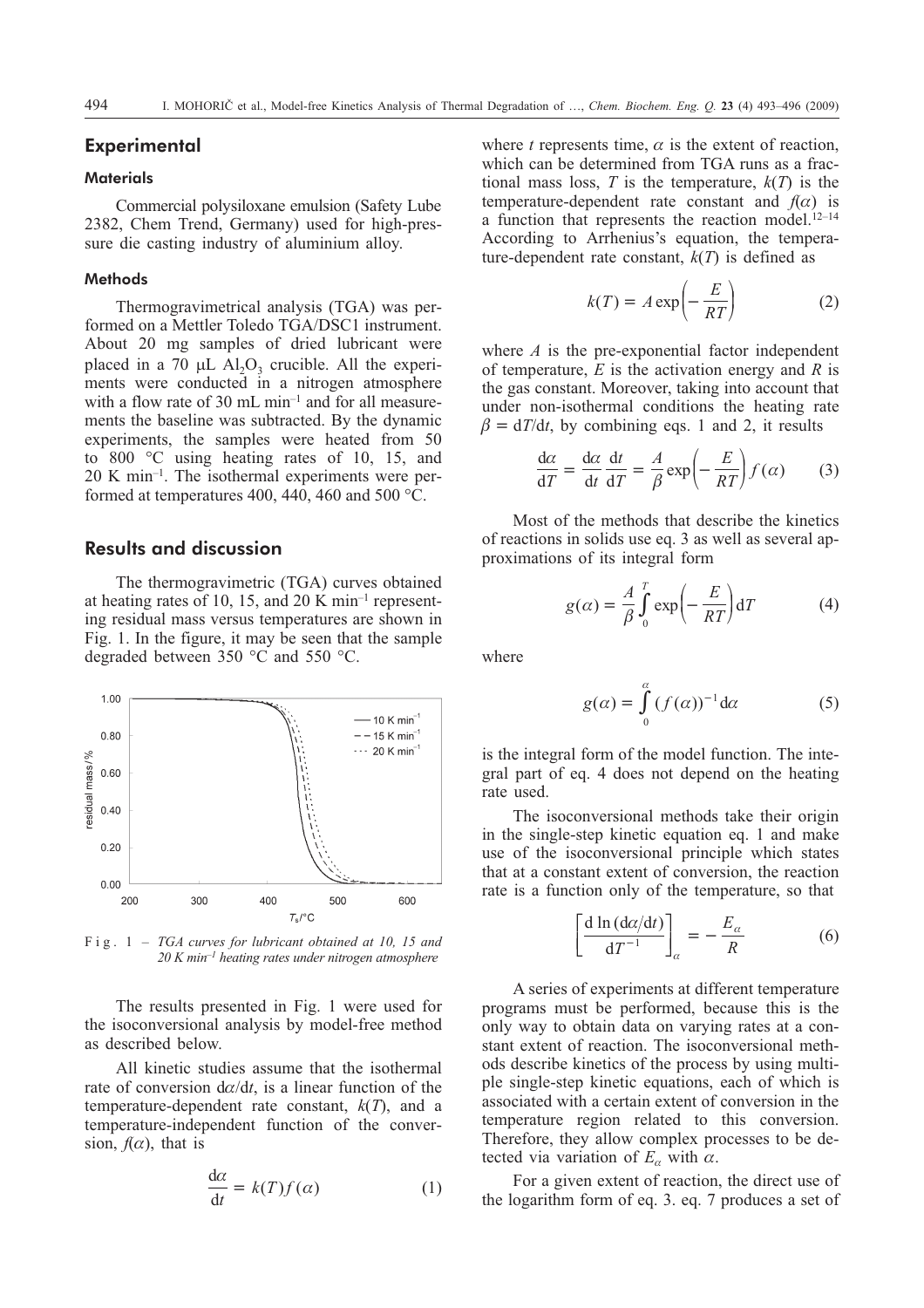linear relationships between the ln of reaction rate versus 1/*T*.

$$
\ln\left(\beta \frac{d\alpha}{dT}\right)_{\alpha} = \ln\left[A_{\alpha}f(\alpha)\right] - \frac{E_{\alpha}}{RT} \tag{7}
$$

By using the integral isoconversional method, the problems of numerical differentiation are avoided.12–14 For nonisothermal conditions, for a given extent of reaction, the analytical integration of eq. 3 can be expressed as eq. 8 that does not have an analytical solution and it can be solved either by numerical integration or approximations.

$$
g(\alpha) = \frac{A}{\beta} \int_{0}^{T} \exp\left(-\frac{E_{\alpha}}{RT}\right) dT \tag{8}
$$

One of the simplest approximations is given to the eq. 9, which is used in the most popular isoconversional methods of Flynn and Wall and Ozawa.12–14

$$
\ln(\beta)_a = \ln \left[ \frac{A_a E_a}{R} \right] - \ln g(\alpha) - 5.3305 - 1.052 \frac{E_a}{RT_a} \tag{9}
$$

By the use of eq. 9, for a constant  $\alpha$ , the plot  $\ln \beta$  versus 1/*T*, obtained from experiments recorded at several  $\beta$ , should be a straight line with slope  $E_{\alpha}$ .

The linear relationship between  $\ln \beta$  and  $1/T$ obtained for our experiments is presented in Fig. 2. The  $E_a$  values, which were determined from slope of lines in Fig. 2, in dependence of  $\alpha$  are shown in Fig. 3.

On the basis of apparent activation energy dependence on the extent of the reaction, the curves representing conversion of lubricant at isothermal conditions were obtained by the use of eq. 10, which is by Vyazovkin:<sup>13</sup>

$$
t_{\alpha} = \frac{\frac{1}{\beta} \int_{0}^{T_{\alpha}} \exp\left(\frac{-E_{\alpha}}{RT}\right) dT}{\exp\left(\frac{-E_{\alpha}}{RT_{0}}\right)}
$$
(10)

In eq. 10,  $t_a$  is the time to reach the extent of conversion  $\alpha$  at a given temperature,  $T_0$ , under isothermal conditions. The predictions of the isothermal decomposition kinetics of lubricants are shown in Fig. 4.

To verify the obtained results, which gave the predictions of kinetics of lubricant degradation at isothermal conditions, isothermal TGA experiments were carried out. The results obtained by isothermal analysis and results of predictions, obtained by model-free kinetics analysis, are compared in Fig. 5. In the figure, it may be seen, that the results are in agreement.



Fig. 2 – *Linear fits of the logarithms of heating rate versus the reciprocal absolute temperature for different extents of conversion*



Fig. 3 – *Dependency of the apparent activation energy on extent of conversion*



Fig. 4 – *Prediction of model-free analysis: Extent of conversion for lubricant decomposition under isothermal conditions at different temperatures*



Fig. 5 – *Extent of conversion versus time under isothermal conditions: Comparison of predictions of model-free analysis results and results obtained by isothermal TGA experiments*